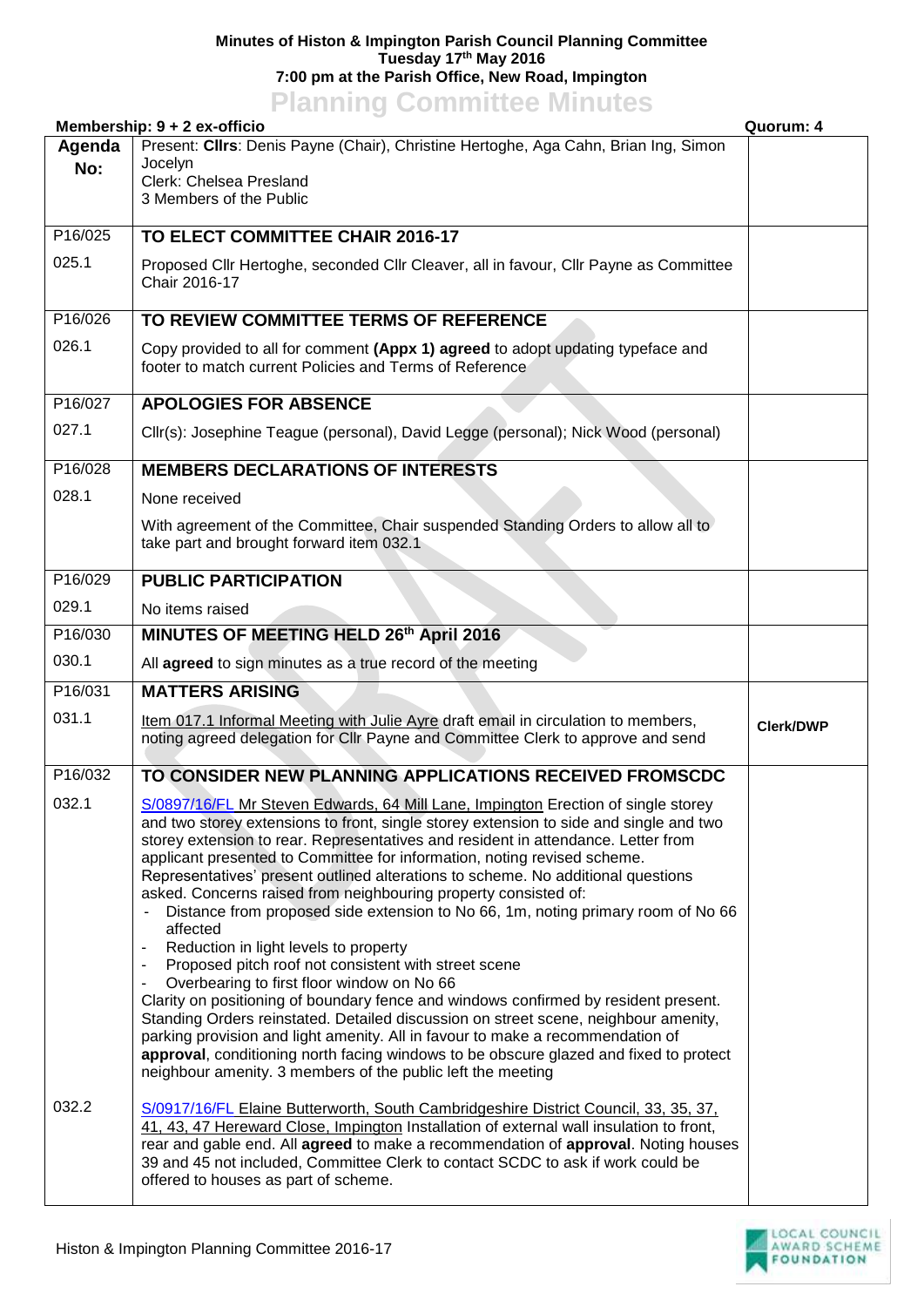| 032.3            | S/0877/16/FL Mr Daniel Smith, 24 Pages Close, Histon 2 storey rear extension with<br>part demolition of existing. Plot size and impact on neighbouring properties assessed,<br>all agreed to make a recommendation of approval                                                                                                                                                                                                                                                                                                                                                                                                                                                                                                                                                                                                                                                                                                                                                                                                                                                                                                                                                                                                               |  |
|------------------|----------------------------------------------------------------------------------------------------------------------------------------------------------------------------------------------------------------------------------------------------------------------------------------------------------------------------------------------------------------------------------------------------------------------------------------------------------------------------------------------------------------------------------------------------------------------------------------------------------------------------------------------------------------------------------------------------------------------------------------------------------------------------------------------------------------------------------------------------------------------------------------------------------------------------------------------------------------------------------------------------------------------------------------------------------------------------------------------------------------------------------------------------------------------------------------------------------------------------------------------|--|
| 032.4            | S/0950/16/FL Mr Max York, Strive Partnership Limited, Cambridge Health and Fitness<br>Clinic, Bridge Road, Impington Provision of new sports leisure and sports training<br>facilities including new 3G artificial training pitch and additional vehicular and bike<br>facilities. Location on site and impact on trees assessed. All agreed to make a<br>recommendation of refusal commenting:<br>Site located within Green Belt, no exceptional circumstances demonstrated to<br>outweigh the harm<br>Proposed pitch and building on land with blanket Tree Preservation Order<br>Threat to pressurised main sewer directly under the site<br>Existing poor drainage, no provision/information provided in application to comment<br>$\overline{\phantom{a}}$<br>in detail<br>Inadequate parking for pitch and associated buildings<br>Conditions relating to Court Order for tree planting including re-planting and<br>$\overline{\phantom{a}}$<br>maintenance not adhered to<br>Members' present expressed support for a much needed community facility, what is<br>proposed is merely in the wrong location.<br>Agreed to request application be determined by SCDC Planning Committee, request<br>to be sent to District Councillors. |  |
| 032.5            | S/1034/16/FL Mr Zak, 8a Pages Close, Histon Single storey rear extension. All agreed<br>to make a recommendation of approval                                                                                                                                                                                                                                                                                                                                                                                                                                                                                                                                                                                                                                                                                                                                                                                                                                                                                                                                                                                                                                                                                                                 |  |
| 032.6            | S/1141/16/FL James Cobbe, 10 St Andrews Way, Impington Single storey rear<br>extension. All agreed to make a recommendation of approval                                                                                                                                                                                                                                                                                                                                                                                                                                                                                                                                                                                                                                                                                                                                                                                                                                                                                                                                                                                                                                                                                                      |  |
| 032.7            | S/1160/16/FL Mr & Mrs B Clark, 8 Pease Way, Histon Single storey rear extension. All<br>agreed to make a recommendation of approval                                                                                                                                                                                                                                                                                                                                                                                                                                                                                                                                                                                                                                                                                                                                                                                                                                                                                                                                                                                                                                                                                                          |  |
|                  |                                                                                                                                                                                                                                                                                                                                                                                                                                                                                                                                                                                                                                                                                                                                                                                                                                                                                                                                                                                                                                                                                                                                                                                                                                              |  |
| P16/033          | <b>Clerks Report</b>                                                                                                                                                                                                                                                                                                                                                                                                                                                                                                                                                                                                                                                                                                                                                                                                                                                                                                                                                                                                                                                                                                                                                                                                                         |  |
| 033.1<br>P16/034 | <b>Verbal Update covering:</b><br><b>SCDC Decision Notices</b><br><b>Applications Granted:</b><br>S/0580/16/FL, 31 New Road, Impington - First floor and single storey rear extension<br>and fenestration alterations - Parish Council recommendation of approval<br>S/0708/16/FL 8 Drake Way, Impington - Single storey summerhouse - Parish Council<br>recommendation of approval<br>S/0727/16/FL 36 Station Road, Histon - Single storey side and rear extension - Parish<br>Council recommendation of approval<br><b>Application Refused:</b><br>S/0101/16/FL 5 School Hill, Histon - first floor rear extension - Parish Council<br>recommendation of refusal.<br>Planning Policy Monthly Update/Planning and New Communities Service Update - to<br>be forwarded to all<br>To Receive Up-Date on Northstowe                                                                                                                                                                                                                                                                                                                                                                                                                            |  |
| 034.1            |                                                                                                                                                                                                                                                                                                                                                                                                                                                                                                                                                                                                                                                                                                                                                                                                                                                                                                                                                                                                                                                                                                                                                                                                                                              |  |
|                  | Northstowe Phase Two Design Code - Friday 20 <sup>th</sup> May, 6-9pm at Longstanton Village<br>Institute, covering:<br>Informal drop in session: 6-7pm<br>Main Session - 7pm with presentation and round table discussion                                                                                                                                                                                                                                                                                                                                                                                                                                                                                                                                                                                                                                                                                                                                                                                                                                                                                                                                                                                                                   |  |
| P16/035          | <b>Consultations</b>                                                                                                                                                                                                                                                                                                                                                                                                                                                                                                                                                                                                                                                                                                                                                                                                                                                                                                                                                                                                                                                                                                                                                                                                                         |  |
| 035.1            | None                                                                                                                                                                                                                                                                                                                                                                                                                                                                                                                                                                                                                                                                                                                                                                                                                                                                                                                                                                                                                                                                                                                                                                                                                                         |  |
| P16/035          | To Consider Other Planning Correspondence and Report                                                                                                                                                                                                                                                                                                                                                                                                                                                                                                                                                                                                                                                                                                                                                                                                                                                                                                                                                                                                                                                                                                                                                                                         |  |
| 035.6            | None received                                                                                                                                                                                                                                                                                                                                                                                                                                                                                                                                                                                                                                                                                                                                                                                                                                                                                                                                                                                                                                                                                                                                                                                                                                |  |
| P16/036          | Date of next meeting(s)                                                                                                                                                                                                                                                                                                                                                                                                                                                                                                                                                                                                                                                                                                                                                                                                                                                                                                                                                                                                                                                                                                                                                                                                                      |  |